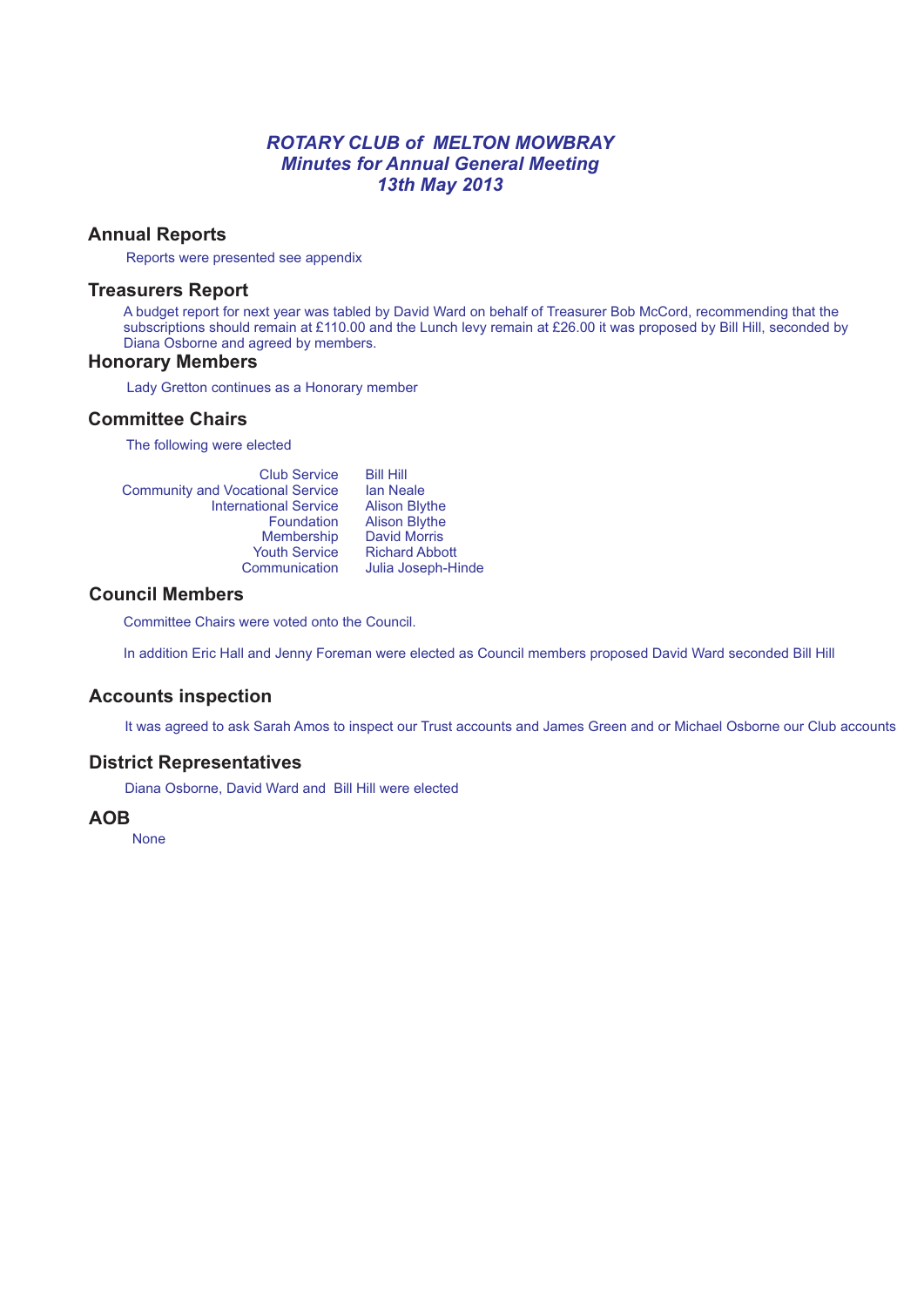# **PRESIDENTS REPORT**

Standing here today I cannot believe my year is into the last couple of months the time has flown by and I have thoroughly enjoyed heading up the Club in its 85<sup>th</sup> Year. There are many of you with far more experience than myself as the new girl on the block so I thank you for your faith in putting me at the helm and trust that I have not fallen short of your expectations.

As a hands on President I have made the most getting out and about at the Charters and meeting and enjoying the company of fellow Rotarians in the District and experiencing the diverse profiles of the Clubs within 1070 on the way consuming soup, roast beef and apple pies, to last a lifetime at the expense of my waistline. I have attended as many committee meetings as possible and supported events which has given me the opportunity to get to know you all a lot better and develop my understanding of the projects you undertake. I have worked hard at Comms building the foundation for our outward face with links on facebook and in the press making page 3 in the MT last month with support from my team which I hope to continue next year and being part of the District Team for next year, as well as being part of the Life Education Committee

We have enjoyed a variety of speakers and social events thanks to the work to the Club Service Committee lead by Diana. Charter Night being a great success and we are still being highlighted in the District for the best food and District attendance hosting 10 guests. I was delighted to award a Paul Harris to Joe Carrington, Rotarian of the year to Alison Blythe and to Marshall his 40 year Service Certificate all moments to treasure.

Comm Voc has fulfilled its remit meeting its objectives set at Club assembly lead by Ian and support from his team culminating last month in the organisation of the Duck Race successfully achieved by us all.

Youth has worked well this year with the Committee having a better balance with Belvoir and us having good success in the Youth Competitions with thanks to the Club for their support. I am delighted at the strengthening links we have developed with Belvoir and Aroura and hope this will continue as the face of Rotary in Melton.

Membership is a challenge for Rotary Internationally the strategies are in place to build our numbers but it is in the hands of us all to support these initiatives and for the life of our Club to be active Rotarians inside and out wearing our badges and promoting the Rotary ideals with pride. My thanks to David and his team for their support and work with Interact and the new Business Support group diversifying the Life of Rotary in the Town.

International, the work of this Committee is fascinating to me and never ceases to amaze the diverse projects which they are involved attracting successful grant funding to support and achieve their objectives administered by Alison.

Fundraising has had a difficult challenge in this climate but the successful Santa Run is now established as part of the Melton Christmas Calender and growing year on year.

Therefore my thanks goes out to you all for contributing to my year in the Life of Rotary in Melton achieved with guidance from my wise Council and support from yourselves to make it all possible Richard to keep me in line, Bob for balancing the books and big thank you to Alison for her hospitality and venue for Council Meetings and for the fellowship and good times shared with you all.

**Julia** May 2013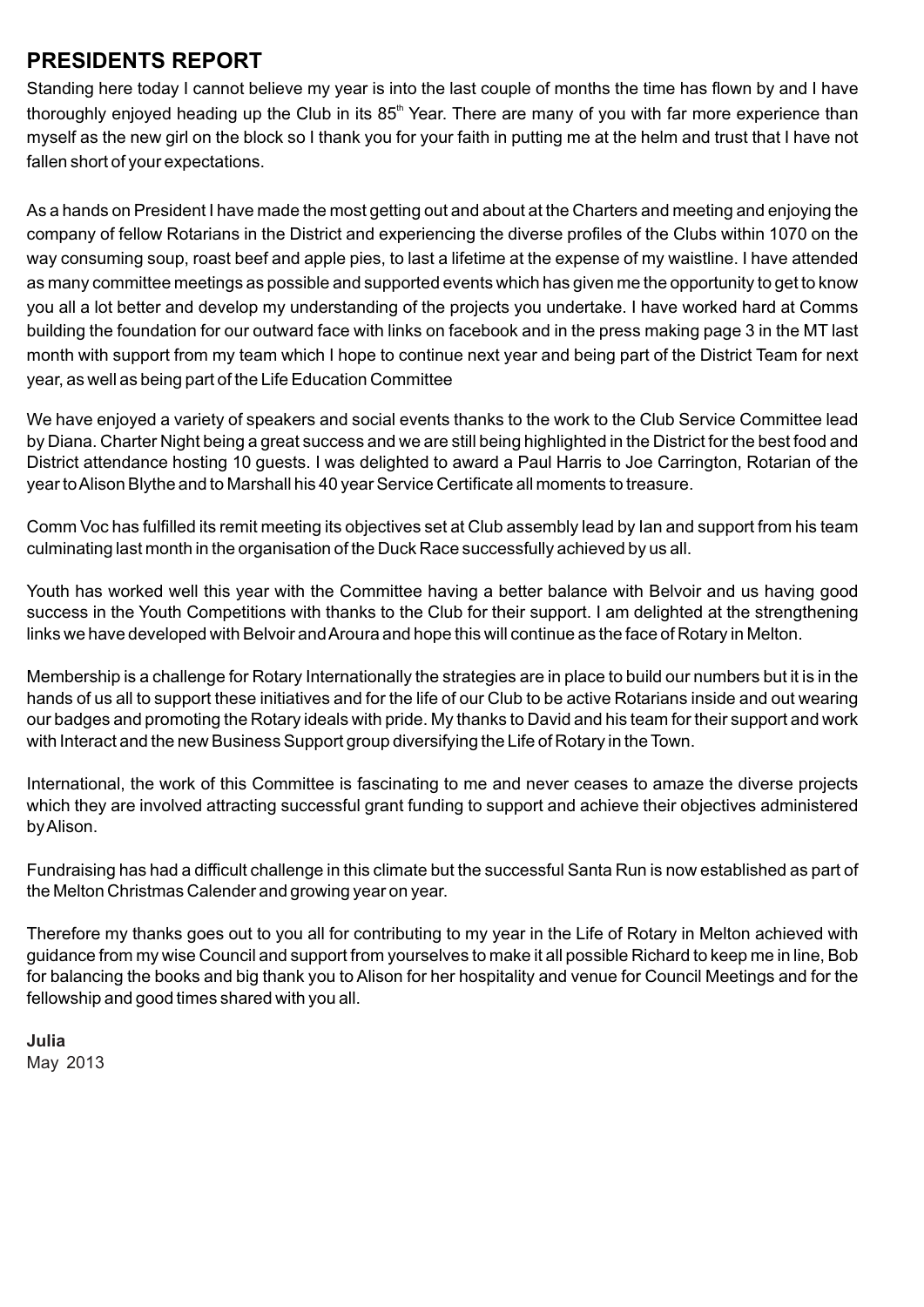# **CLUB SERVICE**

We have endeavoured to provide opportunities for fellowship by arranging a varied programme for members. The Club is indebted to Sysonby Knoll Hotel for the excellent service that they continue to provide for our weekly meetings.

During the year we have heard speakers on a range of subjects, some serious and others more light hearted, ably coordinated by Steve Jeal. We tried a new venue and different evening for the Christmas party, with mixed results. The Charter Dinner was held at Scalford Hall, and we celebrated our 85th Anniversary with a good meal and excellent fellowship with our guests.

We enjoyed an evening meeting at Rutland Water nature reserve to observe the ospreys and a pub meal afterwards.

We entered the District minor sports competition and enjoyed the social interaction. However we were eliminated in the first round skittles match by Grantham Kesteven. Two teams were entered in the District Quiz and acquitted themselves well.

Nine members attended the District Conference at Telford, a new venue. We enjoyed an excellent conference with good speakers.

In December we visited Twinlakes Park at lunchtime on Phil Bendall's birthday. We were impressed by the new Santa's Grotto. We are grateful for the support they give in several ways to the Club.

The Safari Supper is being arranged for 18 May and the President's evening on 29 June.

**Diana Osborne** May 2013

# **COMMUNITYAND VOCATIONAL**

As previous the year has been busy for the ComVoc committee, the introduction of taking Birchwood School to Twinlakes was a huge success and the costing per head were very similar to taking children on Kids Day Out to Whicksteed Park. The big advantage was that the school had a full 4 hours in the park, travelling was to a minimum, they had a choice of hot food. To be repeated.

The Bulbs for the Blind were delivered, it was disappointing that the Vista Group had reduced in number; the spare bulbs were given to the Rotarian Widows by our president and were much appreciated.

The Christmas card raised the expected amount, but costs of producing a copy for members will have to be reviewed for next year.

We worked together with Melton Belvoir Rotary, the Lions and the Barnes Trust collecting groceries and delivering parcels to the old folks of Melton, it is always good to work with others for the benefit of the Town.

We promoted the club through our entry in the Christmas Tree Festival and took the opportunity to promote the Santa Fun Run as well.

Fundraising took place at the Charter Night when the Simnel Cake raised £88, and Over Easter at Twinlakes when we ran our Duck Race, Sales were harder than in previous years due to the inclement weather and the reduction in visitors to the Park.

A very creditable 2085 duck were sold and funds generated for all committees of the club. The duck race would not have succeeded without the hard work and commitment by Eric Hall who co-ordinated the whole two weeks sales.

Stroke Awareness has been co-ordinated by Duncan Mandelson and is another event when we work together with Melton **Belvoir** 

The Grant for Leicestershire Life Education will be given to the joint committee before the end of our year; it is good that Eric Hall, Adrianne Holland and Julia Joseph have joined with the Melton Belvoir Members to monitor the scheme.

The Grant allocated to the Home Start Group will be given before the end of this Rotary Year.

Dictionaries for life are in Stock and are to given out to the Junior School Libraries before the end of this summer term.

My thanks go to the ComVoc Team, Kate, Adrianne, Eric, Marshall, Jim and Duncan and to Julia for all their support and work throughout the Year, and to all the other members of the club who have supported our fundraising, especially the duck sales.

**Ian ANeale**  May 2013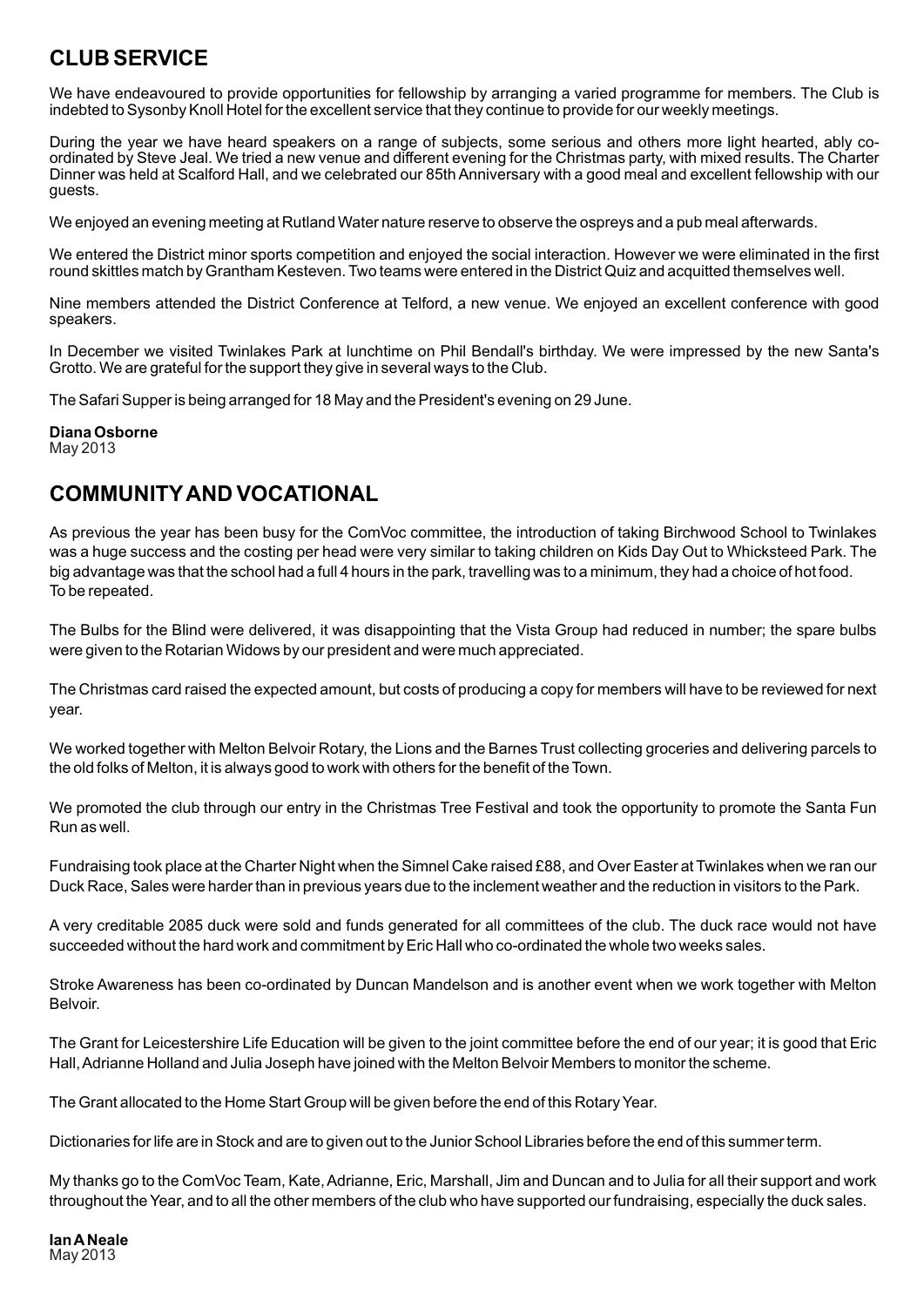# **YOUTH**

The committee continues to work successfully with Belvoir club with combined membership and joint chairs. This combination allows good support for the various rotary young generation initiatives. We are exploring ways in which the less advantaged youngsters can be encouraged and helped to participate. A subcommittee is looking at this in more detail. Pleasingly all committee members have contributed by supporting one or more ventures. There is good interaction between members from the two clubs and the committee work fosters social interaction.

The initiatives supported are:

**Competitions**

*Young Musician*

Despite losing the local heats due to bad weather the semi final at Ferneley school and district final at Melton College were very successful again and we hope that they will continue in Melton despite some reservations relating to cost.

#### *Young Chef*

Avery professionally run competition with the final in Wigston judged by professional chefs. Thanks again to Stapleford Park for their support and encouragement to the youngsters.

## *Youth Speaks*

Although only Catmose College provided teams the standard was high. Our leading team were second in the final at Kettering and are invited speakers to our meeting in the near future.

*Young Writer*

Competition still in progress. The junior submissions were non compliant in terms of content but will be judged locally. At intermediate level the 3 local schools ( MV excluded) are represented.

## *Young Designer*

Not yet completed.

## **RYLA**

Acandidate has been found name to be anounced shortly.

## **Youth Exchange**

6 potential candidates were interviewed. Unfortunately none completed the process and all dropped out. This has led us to re evaluate the process of selection. There is concern that some young people, although enthused to take part , finally withdraw for financial reasons. We are exploring whether more can be done to assist similar candidates in future.

#### **Rotary Stars**

This new initiative continues to be enthusiastically received in the primary schools.

## **Warning Zone**

Our club donated £500 from fundraising towards sending local schoolchildren here. There was also financial support to Warning Zone from the other 2 Melton Clubs and from the Borough Council. Feedback from the schools has been gushing with praise, so the committee will be asking the club if they are prepared to continue to support this initiative next year.

# **Richard Abbott**

May 2013

# **FOUNDATION**

- 1. The Club has made an initial payment of £2000 towards the annual contribution of \$100 per member. It is planned to hopefully make a donation of the further £900 or so towards the end of this financial year.
- 2. We have received 1 district grant in relation to the Osprey project of £800. We are working on matching this grant and a bit more (£1200 in total) but at the time of writing the project may be delayed in fruition until 2013/2014.
- 3. The club continues to raise funds towards research into the eradication of polio.

Mrs Alison Blythe Foundation Chairman May 2013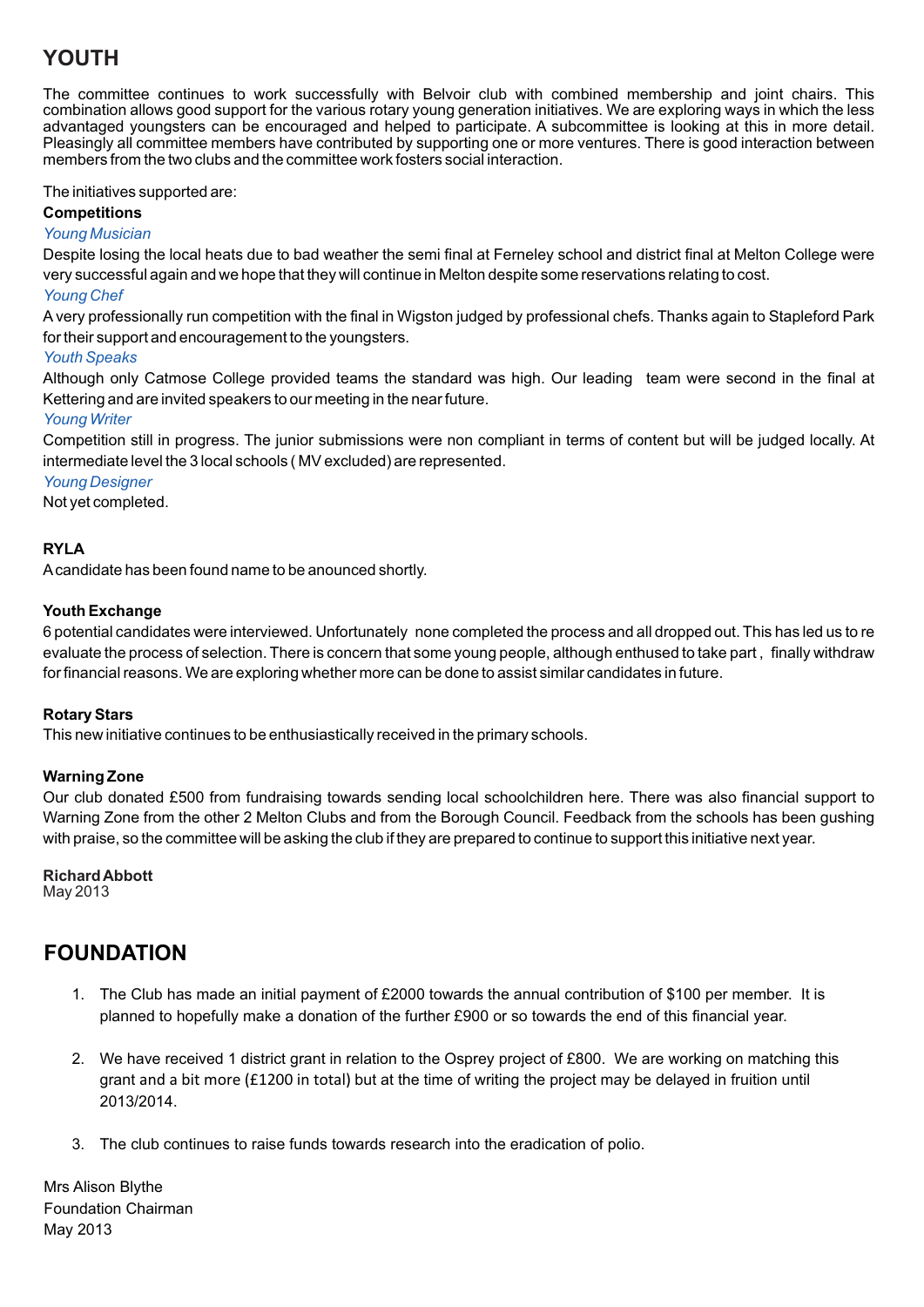# **FUNDRAISING**

I stated in my previous report that the Rotary year 2011-2012 had been a difficult one, with some major activities having to be cancelled due to lack of support, and we anticipated that the Rotary year 2012-2013 would present similar challenges. I regret that this has been an even more difficult year, and we have failed to fulfil our programme or our target for the year.

## **Twin Lakes Wishing Well £1,000.00**

Visitor numbers at Twin lakes have been down, and the latest figure I have for the wishing well is only £182.83. Hopefully this will rise over the period April to end of June, but it looks very unlikely that we will reach what looks like having been a very unrealistic target.

# **Ebay & Amazon £300.00**

We are currently nearly half way to achieving the target at £140.73. With members support we may get close to the anticipated figure.

# **Santa Fun Run & Walk 2012 £2500.00 (nett)**

We did not get the hoped for 30% increase in entries, and as we had bought sufficient Santa suits to cope with an increase, it made a bit of a dent in our profit. However, the gross profit was £3,403.67, and the nett figure was £2,216.00, very close to our target.

# **Golf Day Ben Abbott £1,500.00**

No figures for this year's event as it has yet to be run.

# **Cycle Fun Ride and Fun day to be held at Melton Park**

This did not take place as Mars decided that it did not want to support the event with sponsorship, and the local council had rather a different agenda to ours. A pity, as it would have raised Rotary's profile, but it would have cost us too much to run.

# **Sports Dinner & Speaker**

Owing to difficulties beyond our control (in terms of venue and speaker) we were unable to run this event, at which we had hoped to raise £1,000 nett. We decided to postpone it to next Rotary year, and originally hoped to have a Summer Ball in its place, but then faced competition from the Golf Club who chose the same date to have their Summer Ball. However work was done, primarily by young Geoff to obtain costs for both events, and the Committee therefore anticipates that at least one of them will take place in the new Rotary year.

# **Cicle Challenge £650 - £1,000**

There was a drop in support for this event, as we expected, but entries picked up close to the event and the sum of £790.84 was obtained. Colin has chosen a new date for the next Rotary year, which we hope will provide us with at least the same amount as this year.

# **Balance at time of writing**

In spite of our having a disappointing year, with monies carried forward from Last year, we currently have a total of £3,228.84 raised by the Committee (having voted at the last Club meeting to make an interim payment of £2,000 as our contribution to Rotary Foundation). We have tried, as far as possible, not to ask too much of members by way of individual financial contributions, but hope that next year the Club will support the Dinner and Dance.

**Mike Rowe** May 2013